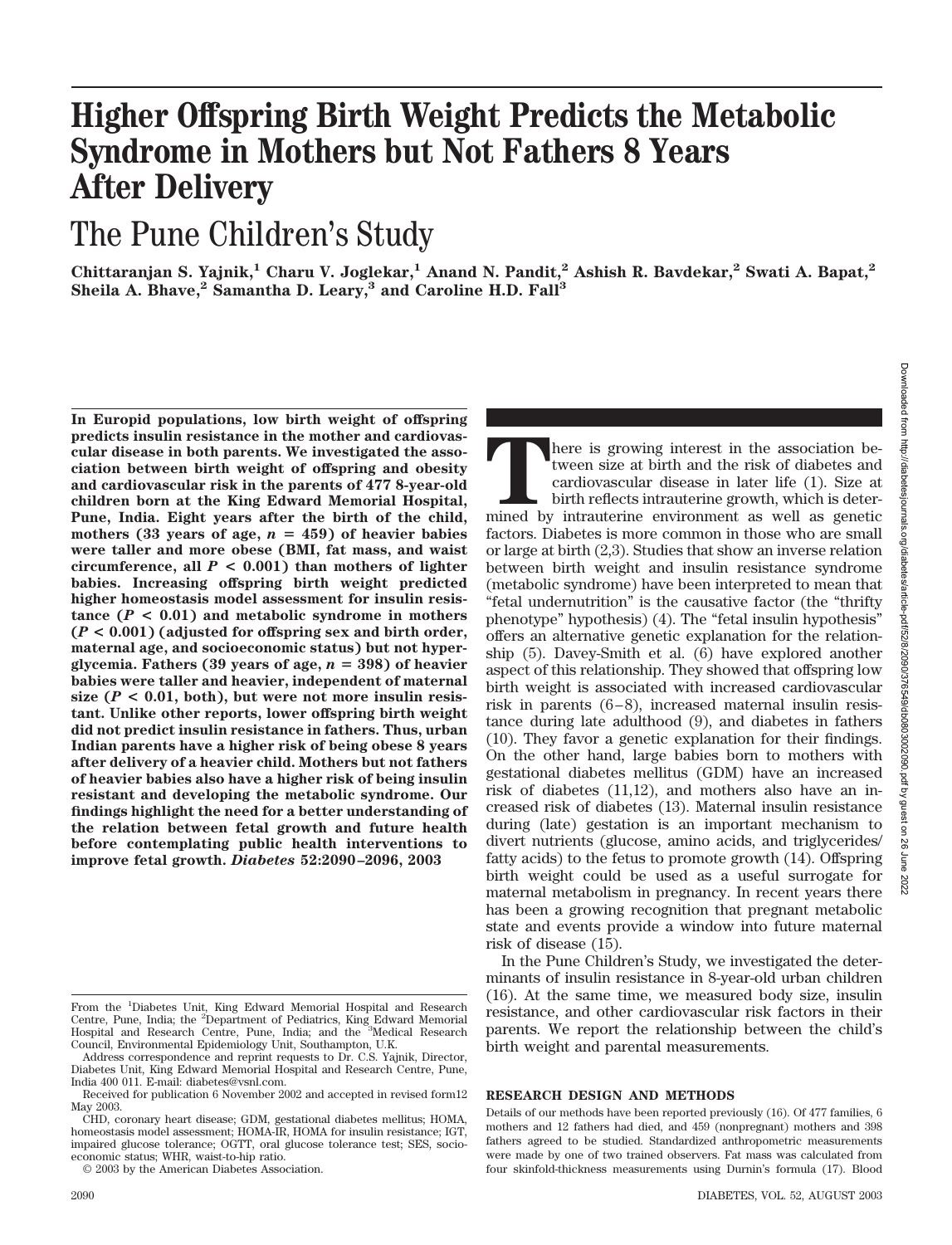TABLE 1

Anthropometric and biochemical measurements in parents of 8-year-old children

|                                        | <b>Mothers</b>       | Fathers              |  |  |
|----------------------------------------|----------------------|----------------------|--|--|
| $\boldsymbol{n}$                       | 456                  | 398                  |  |  |
| Age (years)                            | $33(30-35)$          | $39(36-42)$          |  |  |
| Anthropometry                          |                      |                      |  |  |
| Height (cm)                            | $153.0(150.0-157.0)$ | $165.8(162.3-170.3)$ |  |  |
| Weight (kg)                            | $52.0(44.5-59.8)$    | $63.0(55.8-70.0)$    |  |  |
| BMI $\left(\frac{kg}{m^2}\right)$      | $22.1(18.9-25.3)$    | $22.8(20.7-25.4)$    |  |  |
| <b>WHR</b>                             | $0.76(0.71 - 0.81)$  | $0.91(0.86 - 0.94)$  |  |  |
| Body fat $(\%)$                        | $33.6(27.6 - 37.6)$  | $25.3(21.3 - 28.2)$  |  |  |
| Glucose-insulin                        |                      |                      |  |  |
| Fasting plasma glucose (mmol/l)        | $4.8(4.4-5.4)$       | $5.0(4.4-5.6)$       |  |  |
| 30-min plasma glucose (mmol/l)         | $7.8(6.7 - 8.8)$     | $8.2(6.9-9.3)$       |  |  |
| 120-min plasma glucose (OGTT) (mmol/l) | 5.5(4.7–6.7)         | $6.1(5.0-7.7)$       |  |  |
| Fasting plasma insulin (pmol/l)        | $34.0(22.0 - 50.0)$  | $35.0(21.0-51.0)$    |  |  |
| 30-min plasma insulin (pmol/l)         | 199.0 (123.0–308.5)  | $195.0(103.5-319.0)$ |  |  |
| 120-min plasma insulin (pmol/l)        | 176.5 (102.7-308.2)  | 214.0 (107.0–425.0)  |  |  |
| Plasma split 32-33 insulin (pmol/l)    | $6.3(3.9-9.8)$       | $12.0(7.6-22.0)$     |  |  |
| Plasma proinsulin (pmol/l)             | $4.1(3.0-5.8)$       | $7.8(4.9-13.0)$      |  |  |
| <b>HOMA-IR</b>                         | $1.42(0.96-2.13)$    | $1.94(1.15-3.10)$    |  |  |
| Lipids                                 |                      |                      |  |  |
| Total cholesterol (mmol/l)             | $3.8(3.3-4.4)$       | $4.2(3.6-5.0)$       |  |  |
| HDL cholesterol (mmol/l)               | $1.0(0.8-1.2)$       | $0.9(0.7-1.1)$       |  |  |
| Triglycerides (mmol/l)                 | $0.8(0.6-1.2)$       | $1.2(0.9-1.9)$       |  |  |
| Blood pressure                         |                      |                      |  |  |
| Systolic (mmHg)                        | $120(113-127)$       | $129(122 - 137)$     |  |  |
| Diastolic (mmHg)                       | $71(65-78)$          | $77(71-84)$          |  |  |

Data are median (interquartile range).

pressure was measured using a digital automated device (Dinamap; Criticon, Tampa, FL) after 10-min rest in the supine position.

A 75-g anhydrous oral glucose tolerance test (OGTT) was performed on subjects not on antidiabetic treatment. Three venous blood samples (fasting and at 30 and 120 min after oral glucose) were collected for measurement of plasma glucose and insulin concentrations. Plasma cholesterol, HDL cholesterol, triglycerides, proinsulin, and 32-33 split proinsulin were measured in the fasting sample by standard methods. Insulin resistance was calculated using the homeostasis model assessment (HOMA) (18), and the 30-min insulin increment was used as an estimate of  $\beta$ -cell function (19). Metabolic syndrome was defined following World Health Organization guidelines (20), except that the BMI cutoff point for obesity was  $25 \text{ kg/m}^2$  rather than 30 kg/m<sup>2</sup> because of the recent recognition of a need to revise BMI criteria for Asian populations (21). Those in the highest quartile of HOMA for insulin resistance (HOMA-IR) were diagnosed as insulin resistant. Metabolic syndrome was diagnosed if a subject had a fasting plasma glucose concentration  $\geq 6.1$  mmol/l or a 120-min concentration  $\geq 7.8$  mmol/l and/or were insulin resistant and in addition had two or more of the following: *1*) BMI  $\geq$  25 kg/m<sup>2</sup> and/or waist-hip ratio  $\geq 0.90$  for men and  $\geq 0.85$  for women, *2*) plasma triglyceride concentration  $\geq 1.7$  mmol/l and/or HDL cholesterol <0.9 mmol/l for men and <1.0 mmol/l for women, and 3) blood pressure  $\geq 140/90$  mmHg.

Socioeconomic status (SES) was assessed using the Kuppuswamy score (22), a standardized scoring system based on a questionnaire asking for details of occupation, education, income, and size and type of housing. Each aspect is separately scored, and the scores are added to get a total socioeconomic score (a high value indicates prosperity). History of smoking and alcohol consumption was recorded as never, past, and current.

**Statistical methods.**Variables not normally distributed were log transformed to satisfy assumptions of normality and are represented in the tables by the geometric mean. For convenience of interpretation, we have shown the distribution of parental characteristics by sex-specific thirds of their child's birth weight. However, in the analyses, birth weight and parental measurements were used as continuous variables. The significance of the relation between the child's birth weight and parental characteristics was tested by linear regression analysis, adjusting for possible confounders (child's sex and birth order, parental age, SES, and BMI). The significance of the relation between the child's birth weight and categorical outcomes (obesity, diabetes, hypertension, metabolic syndrome, etc.) was tested using logistic regression.

**RESULTS**

The mean birth weights of the children were 2.8 kg (boys) and 2.6 kg (girls). Their birth weight distribution was similar to that for all babies born in the hospital during the same time period. There was no significant difference in birth weight of children whose parents were studied or not studied. Birth weight increased with the birth order of the child  $(P < 0.001)$ , but was not related to the SES of the family  $(P = 0.42)$ .

**Parents.** Table 1 shows the characteristics of the parents. Tables 2 and 3 show maternal and paternal size and cardiovascular risk factors by thirds of their child's birth weight.

**Mothers.** One mother was known to be diabetic before pregnancy and died 5 years after delivery. Her child and his father are excluded from the analysis.

The OGTT was not routinely performed during pregnancy, but 13 mothers were diagnosed as having GDM by the treating obstetrician on clinical indications; none of them were on antidiabetic treatment at the time of this study. OGTTs were performed in 456 mothers, of whom 16 showed diabetes (6 were previously diagnosed GDM) and 45 showed impaired glucose tolerance (IGT).

Anthropometric measurements were available in 459 mothers. Altogether, 27% had BMI  $>25$  kg/m<sup>2</sup>, 10% had waist-to-hip ratio (WHR)  $>0.85$ , and 42% had body fat 35% (Table 2). All indices of obesity (BMI, waist circumference, WHR, and body fat mass and percentage) were positively related to circulating concentrations of glucose and insulin (fasting and 30 and 120 min), triglycerides, and total cholesterol and inversely related to HDL cholesterol. HOMA-IR was strongly related to all the indices of obesity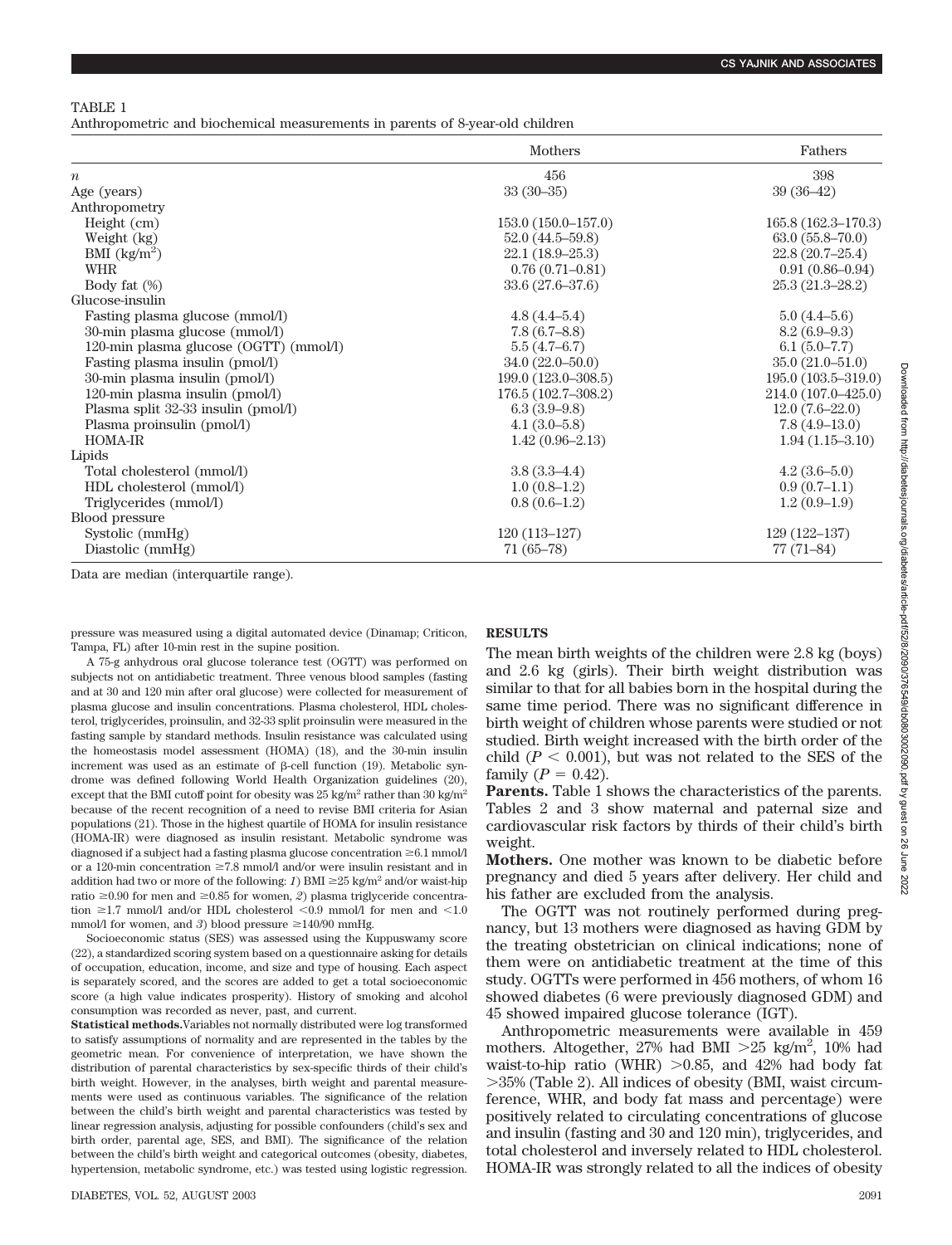#### TABLE 2

Maternal size, glucose/insulin variables, and maternal morbidity 8 years after delivery according to sex-specific thirds of offspring birthweight

|                                               | Offspring birth weight tertile<br>(sex-specific) |                               |                  |                                 | Adjusted for           |                                     |                |                                 |          |
|-----------------------------------------------|--------------------------------------------------|-------------------------------|------------------|---------------------------------|------------------------|-------------------------------------|----------------|---------------------------------|----------|
|                                               | $\mathbf{1}$<br>$(n = 154)$                      | $\overline{2}$<br>$(n = 152)$ | 3<br>$(n = 153)$ | Maternal age,<br>offspring sex  | $\boldsymbol{P}$       | $+$ Offspring<br>birth order<br>(P) | $+$ SES<br>(P) | $+{\rm Maternal}$ BMI<br>(P)    |          |
| Birth weight (kg)                             | 2.26                                             | 2.75                          | 3.28             |                                 |                        |                                     |                |                                 |          |
| Anthropometry                                 |                                                  |                               |                  |                                 |                        |                                     |                |                                 |          |
| Height (cm)                                   | 151.4                                            | 153.6                         | 154.4            | $2.77(1.62 - 3.92)$             | 0.001                  | 0.001                               | 0.001          |                                 |          |
| Weight (kg)                                   | $\rm 49.5$                                       | 51.9                          | $55.7\,$         | $5.37(3.34 - 7.41)$             | 0.001                  | 0.001                               | 0.001          |                                 |          |
| BMI $(kg/m^2)$                                | 21.6                                             | 22.0                          | 23.3             | $1.47(0.64 - 2.30)$             | 0.001                  | 0.001                               | 0.001          |                                 |          |
| Waist (cm)                                    | 70.7                                             | 72.3                          | 76.1             | $4.33(2.26 - 6.41)$             | 0.001                  | 0.001                               | 0.001          |                                 |          |
| <b>WHR</b>                                    | 0.76                                             | $0.76\,$                      | 0.78             | $0.02(0.004 - 0.03)$            | 0.014                  | 0.009                               | $\,0.019\,$    |                                 |          |
| Fat mass (kg)                                 | 15.9                                             | 17.1                          | 19.3             | $2.98(1.74 - 4.23)$             | 0.001                  | 0.001                               | 0.001          |                                 |          |
| Head circumference (cm)                       | 52.8                                             | 53.0                          | 53.3             | $0.56(0.26 - 0.86)$             | 0.001                  | 0.001                               | 0.001          |                                 |          |
| Glucose/insulin                               |                                                  |                               |                  |                                 |                        |                                     |                |                                 |          |
| Fasting plasma glucose<br>(mmol/l)            | 4.9                                              | 4.8                           | 5.0              | $1.5^*$ (-3.0 to 5.1)           | 0.46                   | 0.48                                | 0.74           | $-0.3$ ( $-4.8$ to $4.1$ )*     | 0.86     |
| 2-h plasma glucose<br>$(OGTT)$ (mmol/l)       | 5.6                                              | $5.5\,$                       | 6.0              | $4.0^* (-3.0 \text{ to } 11.6)$ | 0.21                   | 0.26                                | 0.47           | $-1.0$ ( $-7.7$ to 6.0)*        | 0.76     |
| Fasting Plasma Insulin<br>(pmol/l)            | 26.8                                             | 31.5                          | 34.7             | $27.0*(9.4–47.6)$               | 0.002                  | 0.002                               | 0.007          | $16.2$ (-1.0 to 35.0)*          | 0.07     |
| $30\mathrm{\text -min}$ insulin increment     | 3.2                                              | 4.8                           | 4.5              | $0.70$ (-0.88 to 2.28)          | 0.38                   | 0.39                                | 0.47           | $0.47$ (-1.27 to 2.2)           | 0.61     |
| Plasma split 32-33 insulin<br>(pmol/l)        | $6.2\,$                                          | $6.2\,$                       | 6.8              | $10.5*(-4.9 \text{ to } 28.4)$  | 0.17                   | 0.28                                | 0.71           | $-5.8$ ( $-18.9$ to $8.3$ )*    | 0.35     |
| Plasma proinsulin<br>(pmol/l)                 | 4.2                                              | 4.2                           | 4.3              | $0.5^*$ (-10.4 to 12.7)         | 0.93                   | 0.89                                | 0.65           | $-8.6$ ( $-19.0$ to 1.0)*       | 0.08     |
| HOMA-IR                                       | 1.28                                             | 1.42                          | 1.61             | $22.1* (7.2 - 41.9)$            | 0.004                  | 0.005                               | 0.025          | $7.2$ (-5.8 to 23.4)*           | 0.29     |
| Glucose/insulin excluding<br>IGT and diabetes |                                                  |                               |                  |                                 |                        |                                     |                |                                 |          |
| Fasting plasma glucose<br>(mmol/l)            | 4.7                                              | 4.7                           | 4.5              | $1.5^*$ (-2.0 to 5.1)           | 0.38                   | 0.30                                | 0.39           | $1.0$ (-2.0 to 5.1)*            | 0.52     |
| Fasting plasma insulin<br>(pmol/l)            | 27.2                                             | 30.1                          | 34.2             | $25.6*(7.2-49.2)$               | 0.004                  | 0.003                               | 0.013          | $12.7$ (-5.8 to 33.6)*          | 0.12     |
| HOMA-IR                                       | 1.24                                             | 1.31                          | 1.48             | $20.9*(5.1-39.1)$               | 0.009                  | 0.006                               | 0.029          | 7.2 $(-5.8 \text{ to } 24.6)^*$ | 0.29     |
| Maternal morbidity                            |                                                  |                               |                  |                                 |                        |                                     |                |                                 |          |
| Obesity (BMI $\geq 25$ kg/m <sup>2</sup> )    | 30                                               | 34                            | 58               | $2.43(1.51 - 3.91)$             | 0.001                  | 0.001                               | 0.001          |                                 |          |
| Central obesity (WHR<br>>0.85                 | 9                                                | 16                            | 19               | $1.81(0.90 - 3.64)$             | 0.098                  | 0.11                                | 0.12           |                                 |          |
| Adiposity (total body fat<br>$>35\%)$         | 52                                               | 62                            | 76               | $1.78(1.17-2.72)$               | 0.007                  | 0.01                                | 0.032          |                                 |          |
| $Q_4$ HOMA-IR                                 | $28\,$                                           | 36                            | 46               | $1.68(1.04 - 2.72)$             | 0.04                   | 0.051                               | 0.16           | $1.12(0.64 - 1.96)$             | 0.71     |
| <b>IGT</b>                                    | 16                                               | 13                            | 16               | $1.08(0.55 - 2.12)$             | $\rm 0.83$             | 0.95                                | $\rm 0.92$     | $0.78(0.38 - 1.61)$             | 0.52     |
| Diabetes (known + $new$ )                     | $2 + 3$                                          | $0 + 3$                       | $4 + 4$          | $0.99(0.34 - 2.91)$             | 0.99,<br>$0.18\dagger$ | 0.87                                | 0.90           | $0.86(0.28 - 2.65)$             | 0.79     |
| Plasma cholesterol >5.1<br>mmol/l             | 10                                               | 15                            | $13\,$           | $1.07(0.51 - 2.24)$             | $0.85\,$               | $0.87\,$                            | 0.69           | $0.76(0.34 - 1.70)$             | $0.51\,$ |
| HDL cholesterol $<1.0$<br>mmol/l              | $69\,$                                           | $64\,$                        | $70\,$           | $0.85(0.56-1.29)$               | 0.46                   | 0.43                                | 0.56           | $0.94(0.46 - 1.16)$             | 0.18     |
| Plasma triglycerides $>1.7$<br>mmol/l         | 10                                               | $10\,$                        | $19\,$           | $2.28(1.09-4.73)$               | 0.027                  | 0.04                                | 0.029          | $2.17(1.01 - 4.70)$             | $0.05\,$ |
| Hypertension (known +<br>new)                 | $5 + 7$                                          | $2 + 8$                       | $3 + 9$          | $1.29(0.58-2.83)$               | 0.53                   | 0.60                                | $0.72\,$       | $1.20(0.44 - 2.34)$             | 0.97     |
| Metabolic syndrome                            | 8                                                | 16                            | $24\,$           | $2.76(1.40-5.40)$               | 0.003                  | 0.008                               | 0.013          | $2.16(0.99 - 4.69)$             | 0.054    |

Anthropometric data are means, and glucose/insulin data are geometric means. The outcomes are change per 1-kg increase in offspring birth weight (percentage change for logged variables) and change in odds for maternal morbidity. †Significance for quadradic term. Metabolic syndrome based on World Health Organization 1999 criteria.  $Q_4$ , uppermost quartile.

 $(r = \sim 0.4$ , all  $P < 0.001$ ), but relatively weakly related to head circumference  $(r = 0.15, P < 0.01)$  and not related to height ( $r = 0.04$ ,  $P = 0.33$ ). The prevalence of diabetes, hypertension, and hypertriglyceridemia was directly related to BMI (all  $P < 0.001$ ). Higher SES was positively related to all anthropometric parameters in mothers ( $P <$  $(0.001)$  and to plasma cholesterol concentration ( $P < 0.05$ ),

but not related to other cardiovascular risk factors. None of the mothers smoked or consumed alcohol.

**Relations with offspring birth weight.** There was a positive association between the birth weight of the child and maternal height, weight, BMI, obesity (BMI  $>25$ kg/m<sup>2</sup> ), waist circumference, and fat mass 8 years later (Table 2). Offspring birth weight was not significantly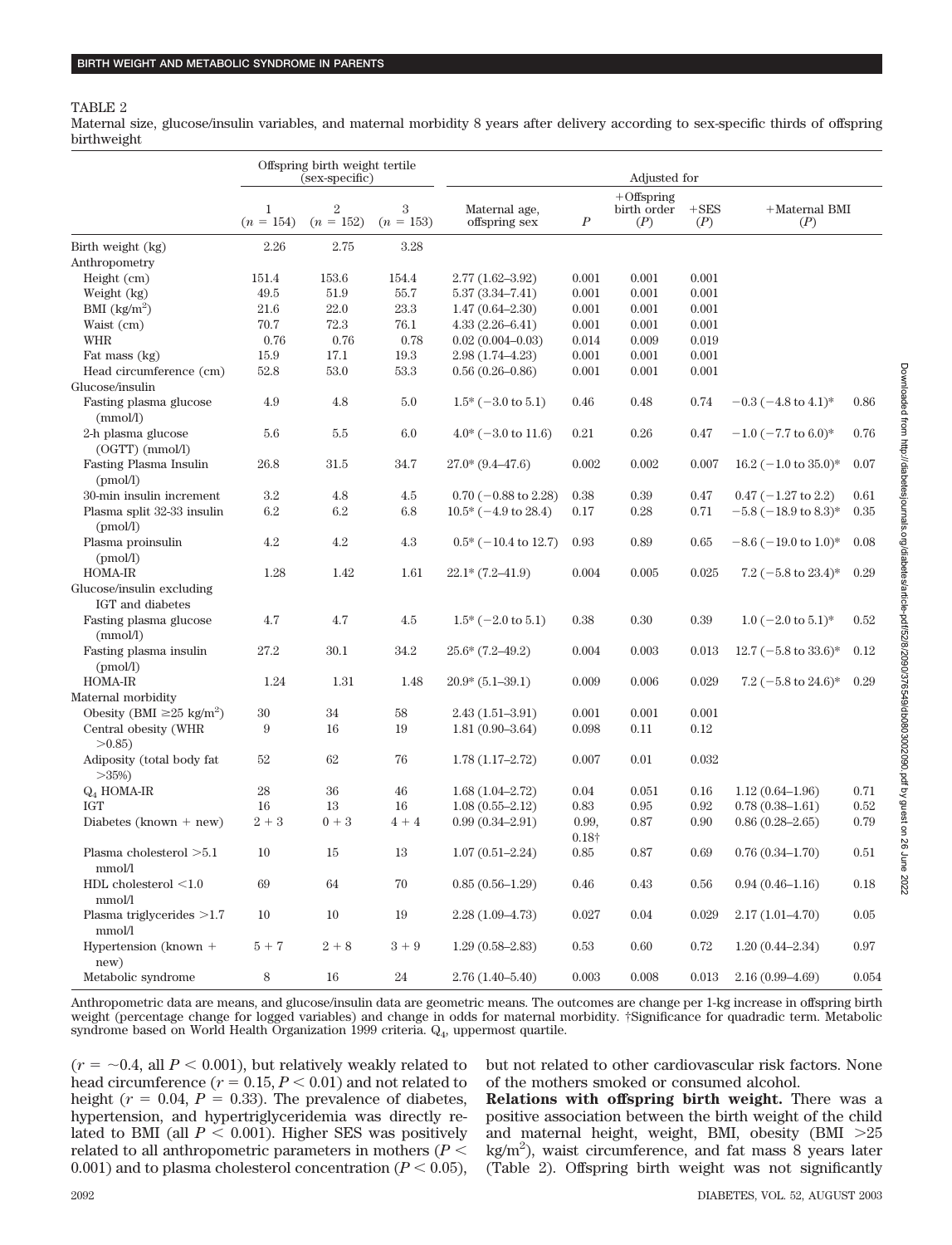## TABLE 3

Paternal size, glucose/insulin variables, and paternal morbidity measures 8 years after birth of the offspring according to sex-specific thirds of offspring birthweight

|                                               | Offspring birth weight tertile<br>(sex-specific) |                               |                  | Adjusted for                     |                  |                |                         |
|-----------------------------------------------|--------------------------------------------------|-------------------------------|------------------|----------------------------------|------------------|----------------|-------------------------|
|                                               | $\mathbf{1}$<br>$(n = 132)$                      | $\mathfrak{D}$<br>$(n = 135)$ | 3<br>$(n = 128)$ | Paternal age,<br>offspring sex   | $\boldsymbol{P}$ | $+$ SES<br>(P) | $+$ Paternal BMI<br>(P) |
| Birth weight (kg)                             | 2.26                                             | 2.74                          | 3.28             |                                  |                  |                |                         |
| Anthropometry                                 |                                                  |                               |                  |                                  |                  |                |                         |
| Height $(cm)$                                 | 164.6                                            | 165.9                         | 167.7            | $2.89(1.63 - 4.15)$              | 0.001            | 0.001          |                         |
| Weight (kg)                                   | 60.9                                             | 64.3                          | 64.8             | $3.95(1.63 - 6.27)$              | 0.001            | 0.001          |                         |
| BMI $(kg/m^2)$                                | 22.6                                             | 23.3                          | $23.0\,$         | $0.60$ (-0.17 to 1.38)           | 0.126            | 0.126          |                         |
| Waist (cm)                                    | 83.9                                             | 87.3                          | 86.5             | $2.55(0.35-4.75)$                | 0.023            | 0.034          |                         |
| <b>WHR</b>                                    | 0.89                                             | 0.91                          | $0.90\,$         | $0.006$ ( $-0.007$ to $0.019$ )  | $0.39\,$         | 0.51           |                         |
| Fat mass (kg)                                 | 14.7                                             | 16.5                          | $16.2\,$         | $1.74(0.55 - 2.93)$              | 0.004            | 0.005          |                         |
| Head circmference (cm)                        | 54.8                                             | 54.9                          | 55.1             | $0.37(0.26 - 0.86)$              | 0.049            | 0.057          |                         |
| Glucose/insulin                               |                                                  |                               |                  |                                  |                  |                |                         |
| Fasting plasma glucose (mmol/l)               | 5.0                                              | $5.2\,$                       | $5.1\,$          | $1.7*(-3.2 \text{ to } 7.0)$     | $0.50\,$         | 0.71           | 0.89                    |
| 2-h plasma glucose (OGTT)                     |                                                  |                               |                  |                                  |                  |                |                         |
| (mmol/l)                                      | $6.3\,$                                          | 6.5                           | $6.5\,$          | $-0.5*$ ( $-8.3$ to 8.0)         | 0.91             | 0.68           | 0.54                    |
| Fasting plasma insulin (pmol/l)               | 29.1                                             | 33.1                          | 33.0             | $9.0^* (-9.9 \text{ to } 31.0)$  | $0.34\,$         | 0.38           | 0.68                    |
| 30-min insulin increment                      | $3.6\,$                                          | 5.2                           | 6.5              | 3.81 ( $-0.02$ to 7.65)          | 0.051            | 0.055          | 0.048                   |
| Plasma split 32-33 insulin                    |                                                  |                               |                  |                                  |                  |                |                         |
| (pmol/l)                                      | 11.5                                             | 15.1                          | 12.0             | $10.2^*(-8.8 \text{ to } 33.6)$  | 0.31             | 0.25           | 0.48                    |
| Plasma proinsulin (pmol/l)                    | 7.4                                              | 9.8                           | 7.6              | $3.8^* (-13.1 \text{ to } 23.4)$ | 0.68             | 0.57           | 0.97                    |
| <b>HOMA-IR</b>                                | 1.73                                             | 2.18                          | 1.90             | $9.4*$ (-8.6 to 32.3)            | 0.32             | 0.35           | 0.66                    |
| Glucose/insulin excluding IGT and<br>diabetes |                                                  |                               |                  |                                  |                  |                |                         |
| Fasting plasma glucose (mmol/l)               | 4.8                                              | 4.9                           | 4.8              | $0.7^*$ (-3.4 to 5.1)            | 0.74             | 0.99           | 0.85                    |
| Fasting plasma insulin (pmol/l)               | 28.0                                             | 30.1                          | 29.8             | $6.1* (-13.9 \text{ to } 30.9)$  | 0.58             | 0.52           | 0.69                    |
| <b>HOMA-IR</b>                                | 1.54                                             | 1.79                          | 1.55             | $4.7^* (-13.9 \text{ to } 27.1)$ | 0.65             | 0.64           | 0.84                    |
| Paternal morbidity                            |                                                  |                               |                  |                                  |                  |                |                         |
| Obesity (BMI $\geq 25$ kg/m <sup>2</sup> )    | 31                                               | 40                            | 37               | $1.45(0.89 - 2.36)$              | 0.13             | 0.16           |                         |
| Central obesity (WHR $>0.90$ )                | 68                                               | 85                            | 71               | $1.38(0.88 - 2.14)$              | 0.16             | 0.27           |                         |
| Adiposity (total body fat $>25\%)$            | 61                                               | 76                            | 67               | $1.45(0.94 - 2.24)$              | 0.095            | 0.12           |                         |
| $Q_4$ HOMA-IR                                 | 23                                               | 41                            | 29               | $1.25(0.75-2.10)$                | 0.39             | 0.44           | 0.74                    |
| <b>IGT</b>                                    | 16                                               | 25                            | 22               | $1.17(0.65 - 2.10)$              | 0.59             | 0.74           | 0.86                    |
| Diabetic (known + $new$ )                     | $2 + 10$                                         | $5 + 7$                       | $2 + 7$          | $0.65(0.29-1.47)$                | $\rm 0.31$       | 0.22           | 0.16                    |
| Plasma cholesterol >5.1 mmol/l                | 25                                               | 33                            | 31               | $1.43(0.85 - 2.40)$              | 0.18             | 0.20           | 0.27                    |
| HDL cholesterol <0.9 mmol/l                   | 62                                               | 69                            | 59               | $1.07(0.69 - 1.64)$              | 0.77             | 0.50           | 0.64                    |
| Plasma triglycerides $>1.7$ mmol/l            | 37                                               | 42                            | 39               | $1.37(0.86 - 2.19)$              | 0.19             | 0.31           | 0.44                    |
| Hypertension (known + $new$ )                 | $6 + 19$                                         | $9 + 26$                      | $7 + 16$         | $0.95(0.56-1.62)$                | 0.86             | 0.99           | 0.74                    |
| Metabolic syndrome                            | 26                                               | 42                            | 25               | $1.10(0.66 - 1.82)$              | 0.72             | 0.81           | 0.74                    |

Downloaded from http://diabetesjournals.org/diabetes/article-pdf/52/8/2090/376549/db0803002090.pdf by guest on 26 June 2022 Downloaded from http://diabetesjournals.org/diabetes/article-pdf/52/8/2090/376549/db0803002090.pdf by guest on 26 June 2022

Anthropometric data are means, and glucose/insulin data are geometric means. The outcomes are change per 1-kg increase in offspring birth weight (percentage change for logged variables) and change in odds for paternal morbidity. Metabolic syndrome is based on World Health Organization 1999 criteria. Q<sub>4</sub>, uppermost quartile.

related to maternal plasma glucose concentrations after fasting and after oral glucose load. The relative risk ratio for diabetes for mothers who gave birth to larger or smaller babies compared with those in the middle was not significant  $[2.61 \,(CI \, 0.71–9.80)$  and  $1.68 \,(CI \, 0.41–6.89)$ , respectively]; similarly, prevalence of IGT was not related to child's birth weight.

Maternal fasting plasma insulin concentration  $(P <$  $(0.01)$  and HOMA-IR ( $P < 0.01$ ) were directly related to offspring birth weight (adjusted for the child's sex and birth order and maternal age) (Table 2). This was true even when the analysis was limited to mothers with normal glucose tolerance  $(P < 0.01)$ . These relationships remained significant after adjusting for socioeconomic status but became nonsignificant after adjusting for maternal BMI. Fasting plasma proinsulin and 32-33 split proinsulin concentrations and 30- and 120-min plasma insulin concentrations were not related to offspring birth weight. There was no significant relation between offspring birth weight and maternal blood pressure or plasma cholesterol concentrations (total, LDL, and HDL), but plasma triglyceride concentration was directly related  $(P < 0.05)$ . Offspring birth weight was a strong predictor of metabolic syndrome in the mother  $(P < 0.01)$ .

**Fathers.** Anthropometric measurements were available for 395 fathers and OGTT results for 398 fathers (Table 1). Altogether, 27% had BMI  $>$  25 kg/m<sup>2</sup>, 57% had WHR  $>$  0.90, and  $52\%$  had body fat  $>25\%$ . Plasma glucose and insulin (fasting and 30- and 120-min), HOMA-IR, triglyceride, and cholesterol concentrations were directly related  $(P \leq$ 0.001) and HDL cholesterol concentrations inversely related  $(P < 0.05)$  to BMI. The prevalence of diabetes, hypertension, and hypertriglyceridemia was directly related to BMI  $(P < 0.001)$ . Higher SES was associated with larger size (height, BMI, waist circumference, and fat mass, all  $P < 0.001$ ), higher plasma glucose (fasting and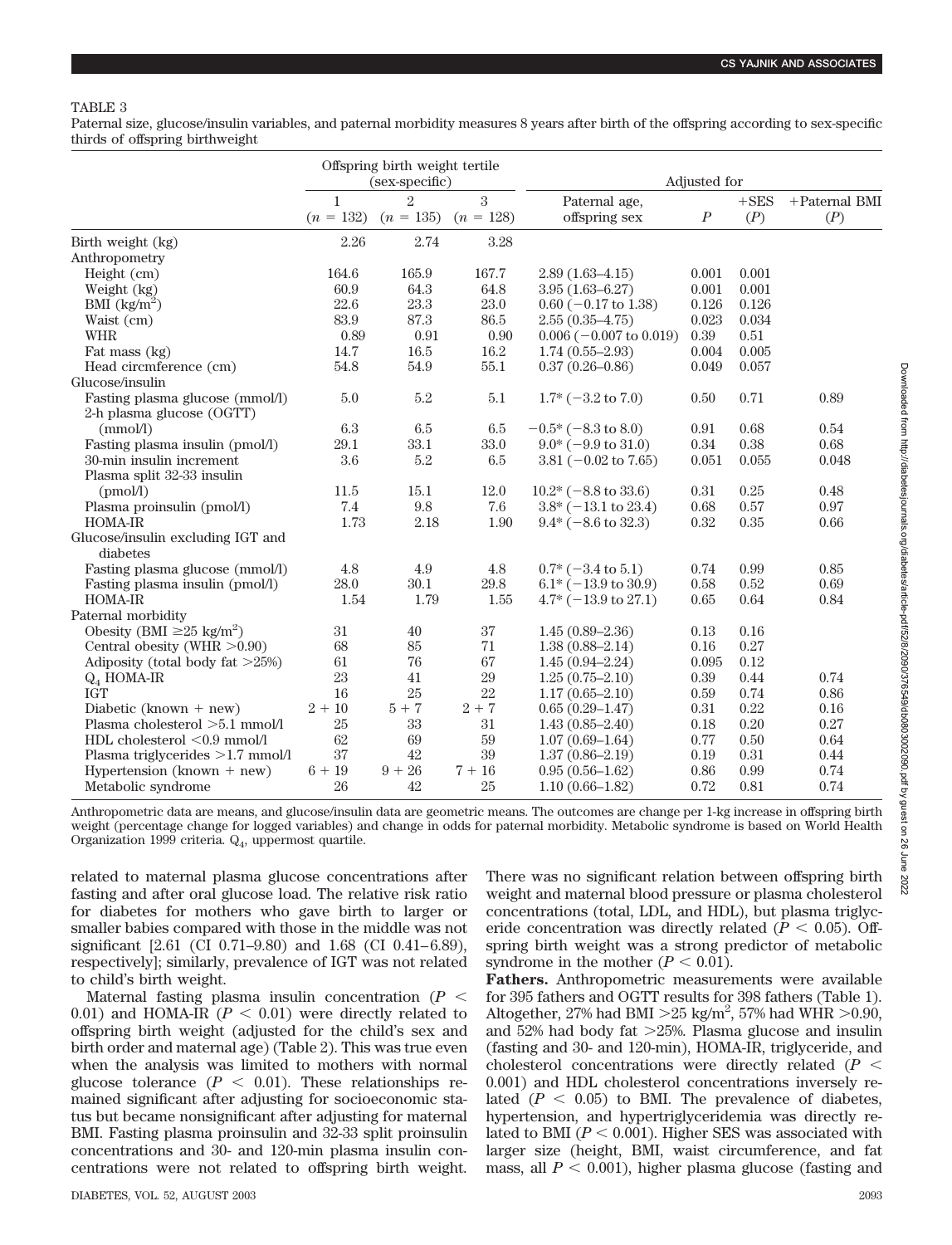120-min,  $P < 0.05$ ), cholesterol and triglyceride concentrations (both  $P < 0.01$ ), and diastolic blood pressure ( $P <$ 0.05).

**Relations with offspring birth weight.** Offspring birth weight was directly related to paternal height, weight, head and waist circumferences, and fat mass (Table 3). There were no significant relationships between offspring birth weight and paternal biochemical measurements (circulating glucose and insulin concentrations and HOMA-IR), blood pressure, or morbidity measures (Table 3). The birth weight of offspring of diabetic fathers (2.71 vs. 2.77 kg;  $P = 0.50$ ), insulin-resistant fathers (2.81 vs. 2.76 kg;  $P =$ 0.41), or those with the metabolic syndrome (2.77 vs. 2.76 kg;  $P = 0.84$ ) did not differ significantly from the remainder, even after excluding families with hyperglycemic mothers.

**Adjusting for "assortive mating" and shared parental environment.** Paternal and maternal height ( $r = 0.29, P <$ 0.001) and BMI  $(r = 0.24, P < 0.001)$  were significantly correlated. Paternal size was not related to maternal HOMA-IR after adjusting for maternal size. Maternal body size and HOMA-IR relations with offspring birth weight remained significant after adjusting for paternal height or BMI. After adjusting for maternal height or BMI, paternal height and weight, but not waist circumference or fat mass, remained significantly related to offspring birth weight. Adjustment for maternal BMI did not reveal any significant relationship between offspring birth weight and paternal metabolic-endocrine measures, including HOMA-IR.

### **DISCUSSION**

Our study showed significantly increased obesity, insulin resistance, hypertriglyceridemia, and prevalence of metabolic syndrome in urban Indian mothers 8 years after the birth of heavier babies. There was no relation between offspring birth weight and maternal plasma glucose concentrations (fasting and post– glucose challenge) either including or excluding diabetic mothers. Our results suggest that the persistent metabolic abnormality in the urban Indian mothers 8 years after the birth of a heavier child is insulin resistance with compensated  $\beta$ -cell function rather than hyperglycemia. The mean birth weight of babies in the highest one-third was only 3.3 kg. These relationships were independent of the child's sex and maternal age, parity, and SES, but not maternal BMI, suggesting that determinants of body size (genetic, nutritional, and metabolic-endocrine) may be underlying factors. Obesity and insulin resistance are strong risk factors for diabetes and coronary heart disease (CHD). We therefore speculate that in the future there will be higher rates of diabetes and CHD in mothers of heavier babies. Though the child's birth weight was related to paternal size 8 years later, there were no relations with paternal glucose tolerance, insulin resistance, or other cardiovascular risk factors.

**Mother-offspring relationships.** Correlations between offspring birth weight and maternal size are expected. Mothers of heavy babies were fatter, taller, and had larger head circumference. This could reflect better nutrition and growth throughout life and/or genes for larger size. SES probably contributes to this relationship, although it remained significant after adjusting for SES.

It is general knowledge that mothers who give birth to heavy babies have an increased risk of diabetes, but there is little information on maternal risk of metabolic syndrome and cardiovascular risk. Serial studies of maternal metabolism before and during pregnancy have shown a relation between both pregestational ("chronic") and late gestational maternal insulin resistance and offspring birth weight (23) and with diabetes in the mother within 2 years of delivery (24,25). The increased size of the baby is thought to be due to maternal hyperglycemia during pregnancy causing fetal hyperinsulinemia and promoting insulin-mediated growth (26). In our study, offspring birth weight predicted maternal insulin resistance 8 years after delivery, which was independent of age, parity, and SES and was also present in the normal glucose-tolerant mothers (at the time of testing, excluding those with a history of GDM). There was no relationship between offspring birth weight and maternal glycemia 8 years after delivery. One interpretation of our findings is that insulin resistance may be on the causal pathway in the maternal-offspring size relationship. The likely sequence of events is that mothers of heavier babies were more obese at the time of pregnancy (and therefore more insulin resistant) and remained so 8 years later. Our findings indirectly support the possibility that maternal circulating nonglucose nutrients (amino acids, triglycerides, fatty acids, etc.) may be important determinants of fetal size (27) and that maternal insulin resistance helps facilitate transfer to the fetus. Our data are consistent with the concept that maternal size and metabolic status, even in the absence of gestational diabetes, may have a major influence on offspring size at birth.

An alternative explanation for the birth weight–insulin resistance relationship would be "reverse causality." A large fetus may promote increased maternal insulin resistance through the secretion of larger quantities of placental hormones (lactogen, growth hormone, etc.) (28). This could occur if the fetus is "genetically" large (paternal influence). However, we did not find a relation between paternal height or BMI and maternal HOMA-IR, independent of maternal size. A reverse causality explanation could hasten maternal  $\beta$ -cell decompensation, and thus later diabetes, but does not readily explain either persistent obesity or insulin resistance in the mother 8 years after delivery.

Our findings are different from those reported by Lawlor et al. (9), who found an inverse relation between offspring birth weight and maternal HOMA-IR in elderly British women (69 years of age). There may be a number of explanations for this difference. Causes of low birth weight may be different in the two populations; in developed countries, these include prematurity, pregnancyinduced hypertension, and maternal smoking, which would increase the risk of future cardiovascular disease in the mother (29,30). On the other hand, low birth weight in India is related to the small size of mothers and poor nutrition (31–33), which would protect against obesity, insulin resistance, and CHD. Also, Indian babies (34,35) and adults (36,37) have a higher percentage body fat for a given BMI compared with Caucasians. This may alter the relation between body size and disease risk in Indians compared with Caucasians (38,39). The relation between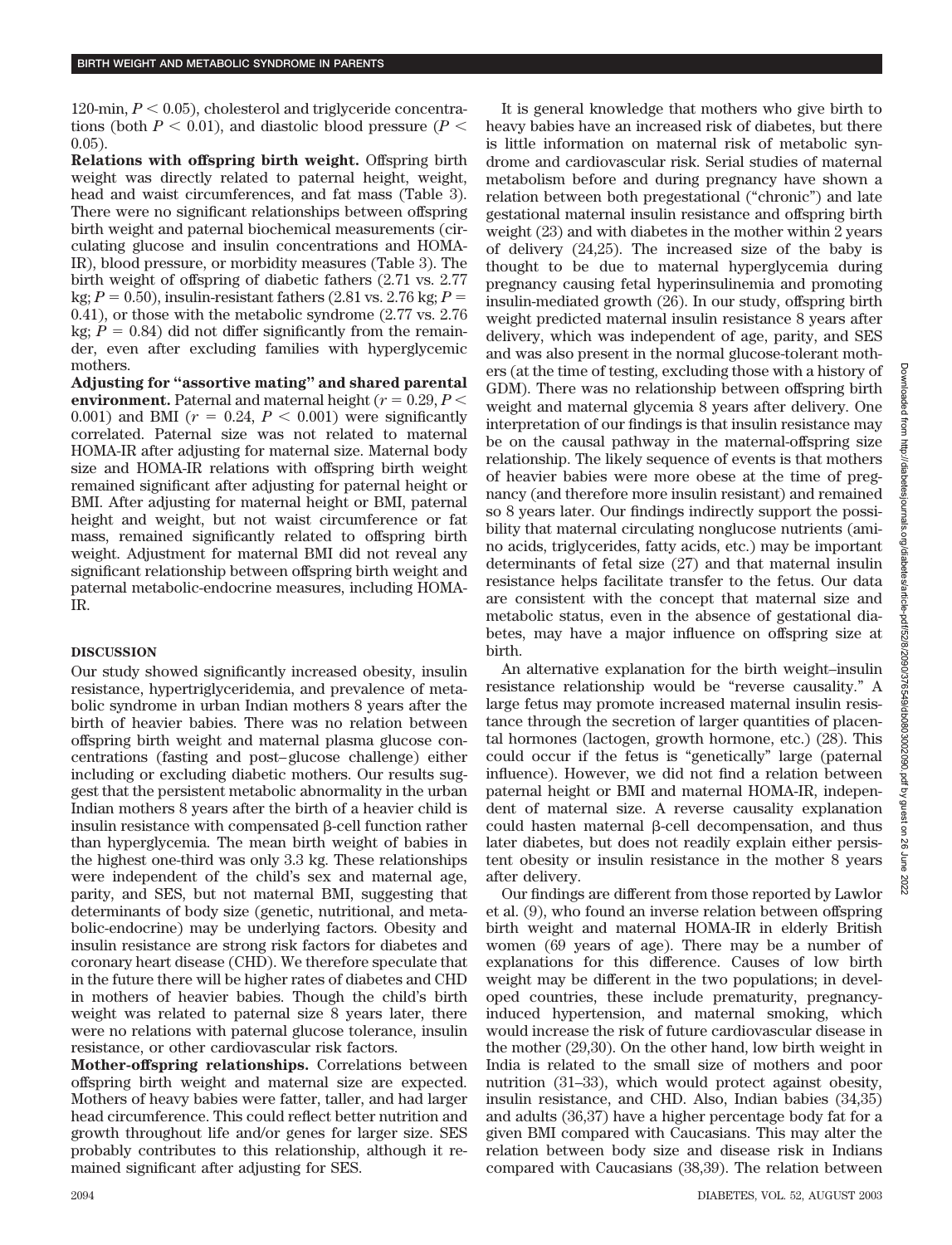offspring birth weight and maternal insulin resistance may change with time from delivery (9,10), although "survivor bias" may contribute to the changing relationship. For example, insulin-resistant and obese mothers with polycystic ovarian disease will be selectively excluded from a retrospective cross-sectional cohort because of infertility or early pregnancy loss or because of premature death due to diabetes or heart disease (40). Finally, the differences in the socioeconomic and nutritional transition may explain the difference: in Europe, obesity, diabetes, and CHD are more common in the lower social classes who have lower– birth weight babies, but in India, these conditions are more common in the affluent, who produce heavier babies.

**Father-offspring relationships.** The independent relation between paternal height and offspring birth weight is consistent with the idea that the paternal genome has a strong influence on fetal skeletal growth (41); however, other size relationships (measures of obesity) may reflect an "assortive mating" effect because they did not remain significant after adjusting for maternal size. Lack of relation between offspring birth weight and paternal insulin resistance or glucose tolerance is unlike the findings in Pima Indians (42) and in the U.K. (10), both of which showed an inverse relationship. Thus, our data does not support the paternal predictions of fetal insulin hypothesis (5). This may be partly due to lower prevalence of diabetes in our population than among the Pima Indians. However, in a rural Indian population, paternal insulin resistance was directly related to offspring birth weight, a relationship that was dependent on paternal BMI (43,44). Paternal genetic influences may control fetal size rather than metabolism.

Barker (1) has proposed that the risk of diabetes and CHD will diminish over time as maternal nutrition, and thus fetal growth, improves. CHD has shown a downward trend in some Western countries (at least partly contributed to by improved lifestyle) but not diabetes. "Improvements" in the nutritional status of Indian mothers that simply increase their adiposity may increase fetal size and improve perinatal outcomes, but could carry a price in terms of an increased risk of diabetes and the metabolic syndrome in both mother and offspring. The higher incidence of diabetes and CHD in urban compared with rural India may reflect such a mechanism. The important issues of maternal insulin resistance during pregnancy, fetal growth, and future risk of diabetes and CHD in both mother and child need to be further investigated in prospective multiethnic studies. What constitutes improved nutrition for women before and during pregnancy also needs to be more clearly understood.

### **ACKNOWLEDGMENTS**

This study was funded by the Wellcome Trust, London, and the Medical Research Council (U.K.). We acknowledge the support of Sneha-India, the Indian society for research into the fetal and early life origins of adult disease.

We are grateful to the children and their families who took part; to biochemists Drs. S.S. Naik and D.S. Bhat; medical social workers M. Hoge and S. Bhangre; and staff nurses Ms. Gaikwad and Ms. Gokhale, who made significant contributions to the study. We thank Professor C.N. Hales and his staff in the Department of Clinical Biochemistry, Addenbrooke's Hospital, Cambridge, U.K., for insulin assays and advice. We also thank Dr. T.D.R. Hockaday, Oxford, U.K., for comments on the draft.

#### **REFERENCES**

- 1. Barker DJP: *Mothers, Babies, and Health in Later Life*. 2nd ed. Edinburgh, New York, Churchill Livingstone, 1998
- 2. Hales CN, Barker DJP, Clark PMS, Cox LJ, Fall C, Osmond C, Winter PD: Fetal and infant growth and impaired glucose tolerance at age 64. *BMJ* 303:1019 –1022, 1991
- 3. McCance DR, Pettitt DJ, Hanson RL, Jacobsson LT, Knowler WC, Bennett PH: Birth weight and non-insulin dependent diabetes: thrifty genotype, thrifty phenotype, or surviving small baby genotype? *BMJ* 308:942–945, 1994
- 4. Hales CN, Barker DJP: Type 2 (non-insulin-dependent) diabetes mellitus: the thrifty phenotype hypothesis. *Diabetologia* 35:595– 601, 1992
- 5. Hattersley AT, Tooke JE: The fetal insulin hypothesis: an alternative explanation of the association of low birthweight with diabetes and vascular disease. *Lancet* 353:1789 –1792, 1999
- 6. Davey Smith G, Hart C, Ferrel C, Upton M, Hole D, Hawthorne, Watt G: Birth weight of offspring and mortality in the Renfrew and Paisley study: a prospective observational study. *BMJ* 315:1189 –1193, 1997
- 7. Davey Smith G, Harding S, Rosato M: Relation between infant's birth weight and mother's mortality: prospective observational study. *BMJ* 320:839 – 840, 2000
- 8. Davey Smith G, Whitley E, Gissier M, Hemminki E: Birth dimensions of offspring, premature birth, and the mortality of mothers. *Lancet* 356:2066 – 2067, 2000
- 9. Lawlor DA, Davey Smith G, Ebrahim S: Birth weight of offspring and insulin resistance in late adulthood: cross sectional survey. *BMJ* 325:359 – 362, 2002
- 10. Hypponen E, Davey Smith G, Power C: Parental diabetes and birth weight of offspring: intergenerational cohort study. *BMJ* 326:19 –20, 2003
- 11. Pettitt DJ, Aleck KA, Baird HR, Carraher MJ, Bennett PH, Knowler WC: Congenital susceptibility to NIDDM: role of intrauterine environment. *Diabetes* 37:622– 628, 1988
- 12. Silverman BL, Metzger BE, Cho NH, Loeb CA: Impaired glucose tolerance in adolescent offspring of diabetic mothers: relationship to fetal hyperinsulinism. *Diabetes Care* 18:611– 617, 1995
- 13. O'Sullivan JB: Diabetes mellitus after GDM: *Diabetes* 40 (Suppl. 2):131– 135, 1991
- 14. Perrson B, Hanson U, Lunell NO: Diabetes mellitus and pregnancy. In *International Textbook of Diabetes Mellitus*. 2nd ed. Alberti KGMM, Zimmet P, DeFronzo RA, Keen H, Eds. Chichester, U.K., John Wiley & Sons, 1997, p. 1138
- 15. Sattar N, Greer IA: Pregnancy complications and maternal cardiovascular risk: opportunities for intervention and screening? *BMJ* 325:157–160, 2002
- 16. Bavdekar A, Yajnik CS, Fall CHD, Bapat S, Pandit AN, Deshpande V, Bhave S, Kellingray SD, Joglekar C: Insulin resistance syndrome in 8-year-old Indian children: small at birth, big at 8 years, or both? *Diabetes* 48:2422– 2429, 1999
- 17. Durnin JVGA, Womersley J: Body fat assessed from total density and its estimation from skinfold thickness: measurements of 481 men and women from 16 to 72 years. *Br J Nutr* 32:77–97, 1974
- 18. Matthews DR, Hosker JP, Rudenski AS, Naylor BA, Treacher DF, Turner RC: Homeostasis model assessment: insulin resistance and beta-cell function from fasting glucose and insulin concentrations in man. *Diabetologia* 28:412– 419, 1985
- 19. Wareham NJ, Phillips DIW, Byrne CD, Hales CN: The 30-minute insulin incremental response in an oral glucose tolerance test as a measure of insulin secretion. (Letter). *Diabet Med* 12:1931, 1995
- 20. Article online. Available from http://whqlibdoc.who.int/hq/1999/WHO\_ NCD\_NCS\_99.2.pdf
- 21. James WPT: Appropriate Asian body mass indices? *Obesity Reviews* 3:139, 2002
- 22. Kuppuswamy B: *Manual of Socio Economic Status Scale*. Delhi, India, Manasayan Publications, 1962
- 23. Catalano PM, Thomas AJ, Huston LP, Fung CM: Effect of maternal metabolism on fetal growth and body composition. *Diabetes Care* 21 (Suppl. 2):B85–B90, 1998
- 24. Xiang AH, Peters RK, Trigo E, Kjos SL, Lee WP, Buchanan TA: Multiple metabolic defects during late pregnancy in women at high risk for type2 diabetes. *Diabetes* 48:848 – 854, 1999